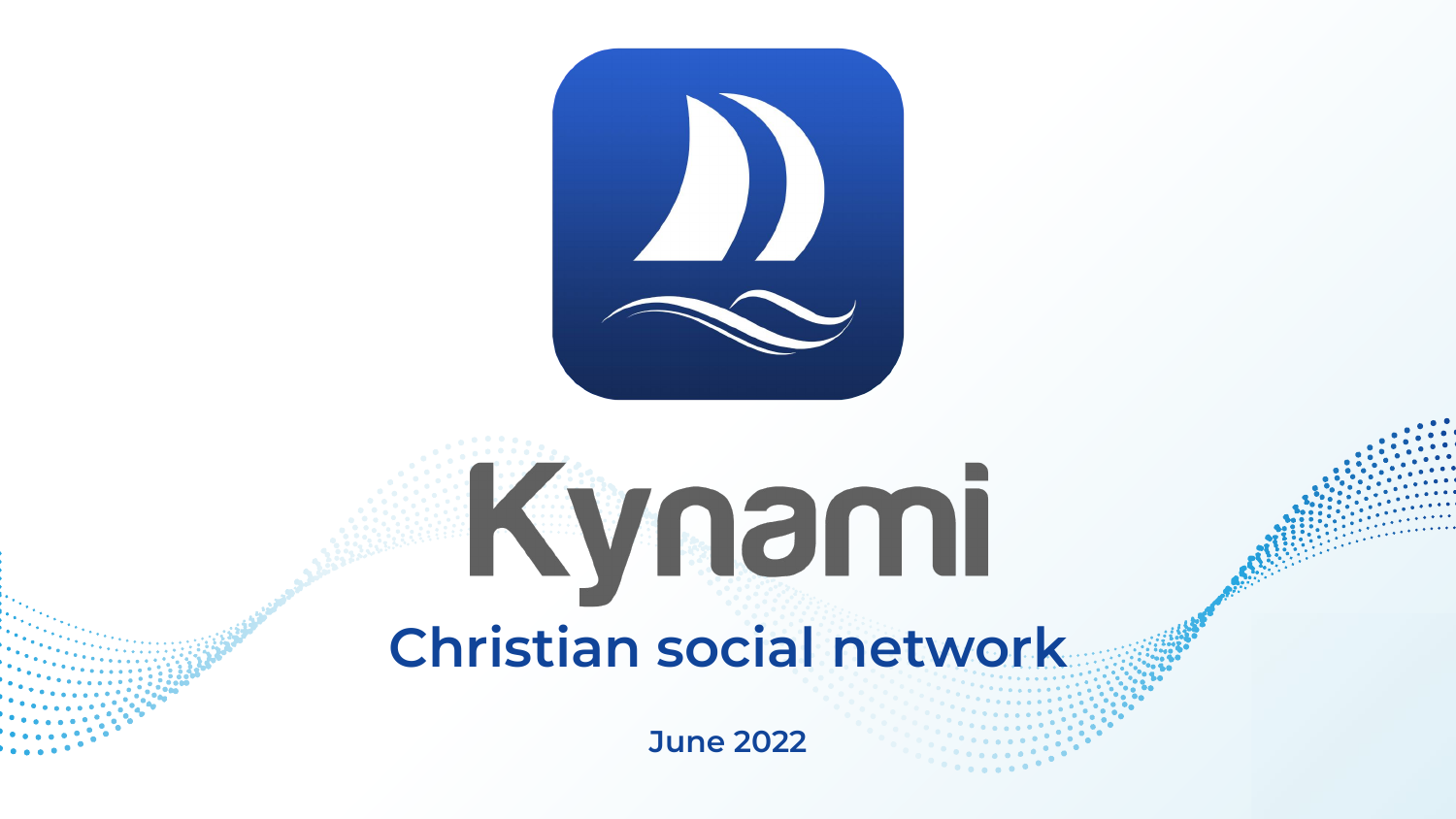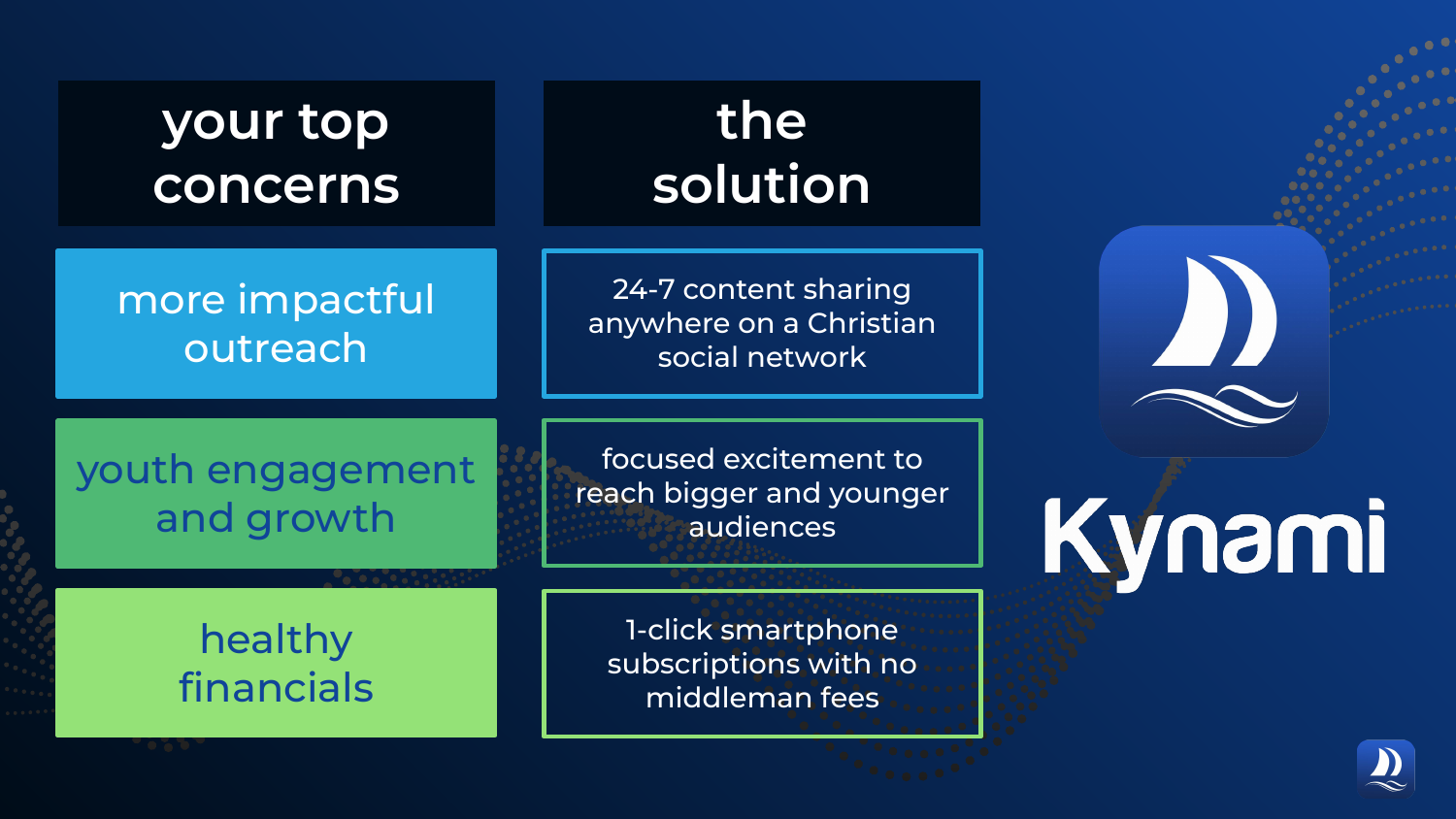#### more impactful outreach

- How do I reach my audience 24-7 at no cost?
- How do I keep focus on the mission and distractions away?
- How do I grow my audience and influence?



**your church your community**

**– no ads, no distractions only your content**

**share your content widely**

**– get your message out bring converts in**

# Kynami

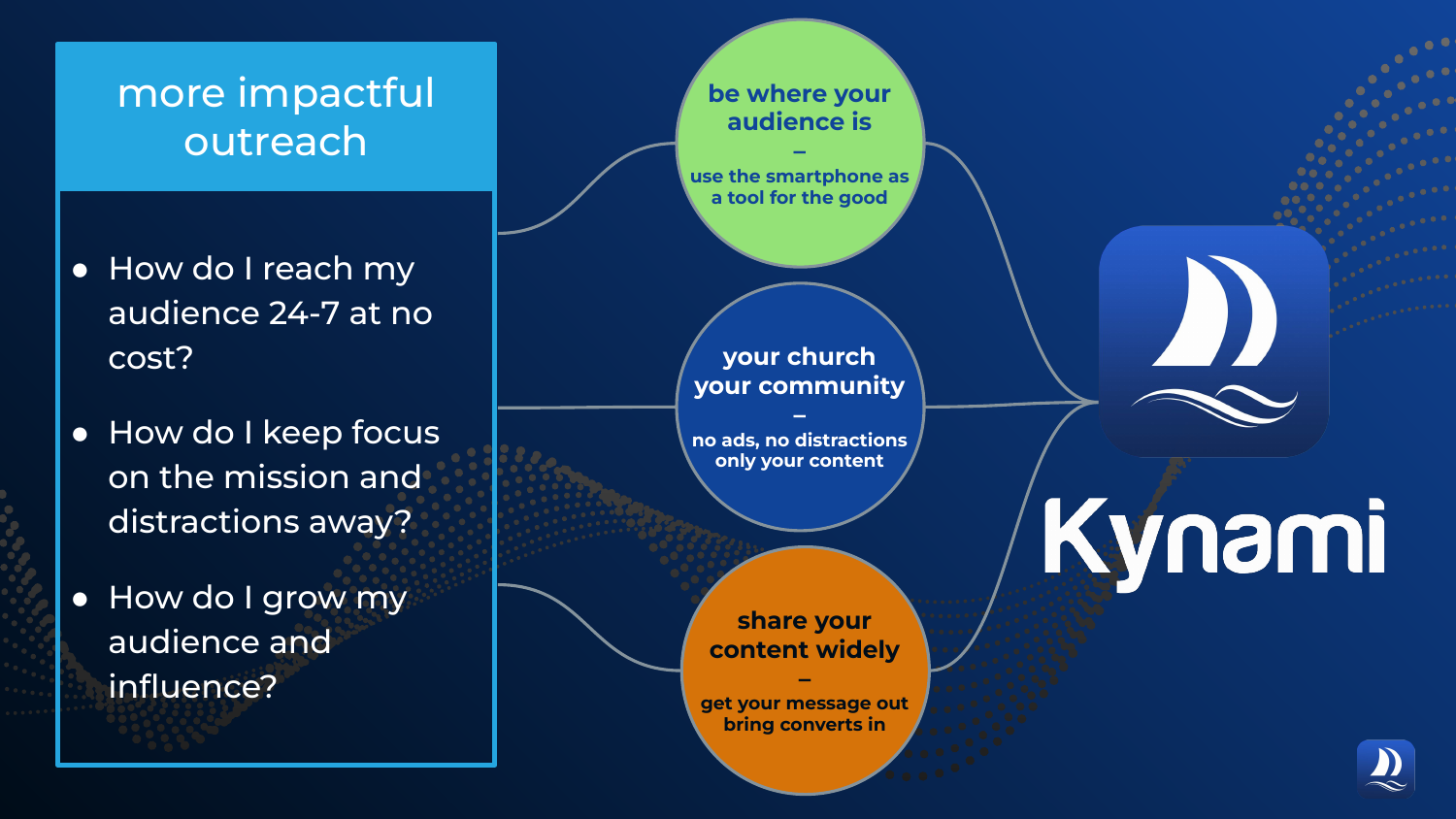#### youth engagement and growth

- How do I energize my current members?
- How do I attract new members and become exciting to younger people?
- How do I become a national voice in the Christian community?

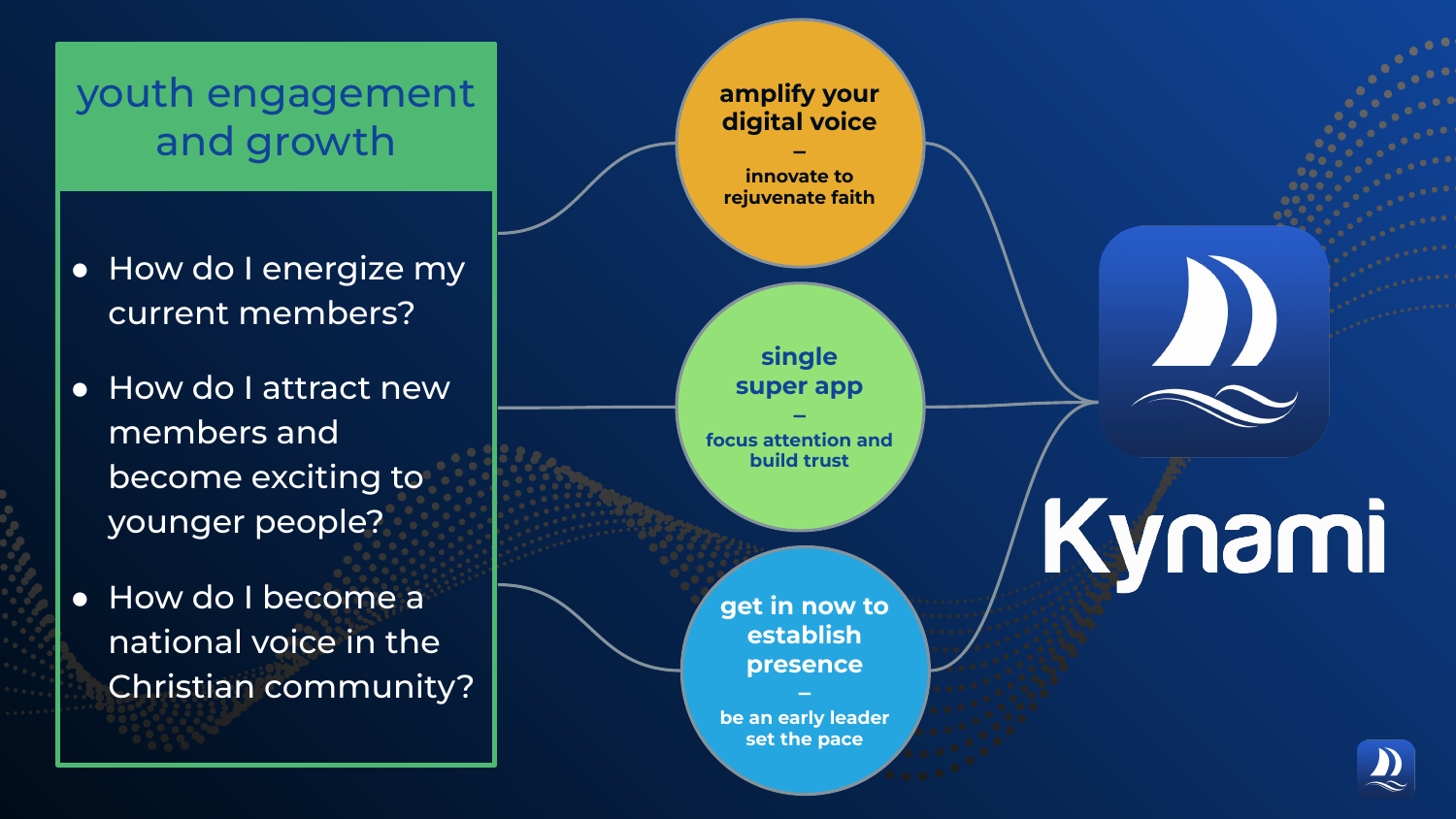#### healthy financials

- How do I make donations an automatic habit?
- How do I keep the most of digital donations?
- How do I not disrupt my existing ops with a new tool?